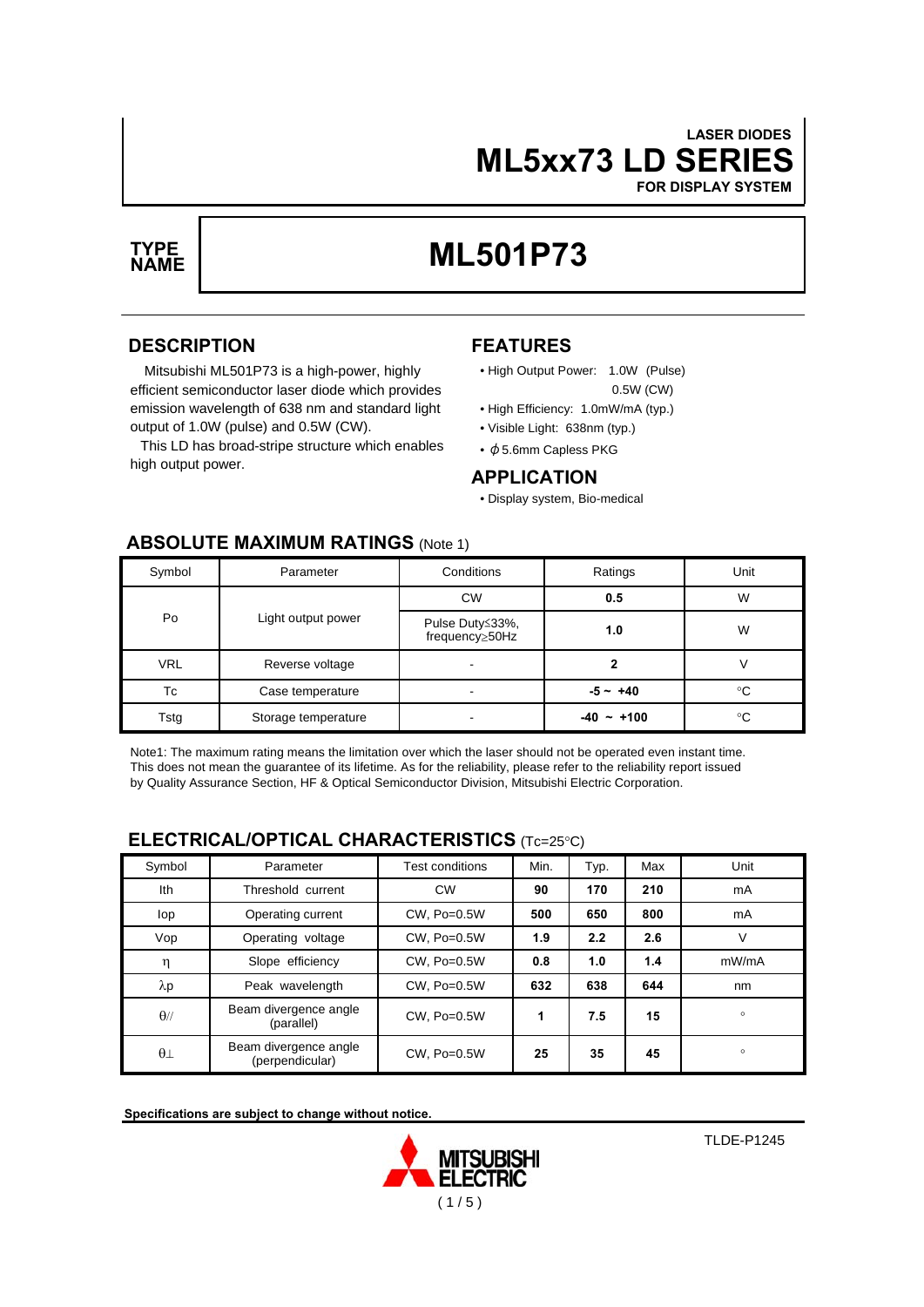**ML5xx73 LD SERIES LASER DIODES FOR DISPLAY SYSTEM**

# **OUTLINE DRAWINGS**



# **Typical Characteristics of ML501P73**



**Specifications are subject to change without notice.**



TLDE-P1245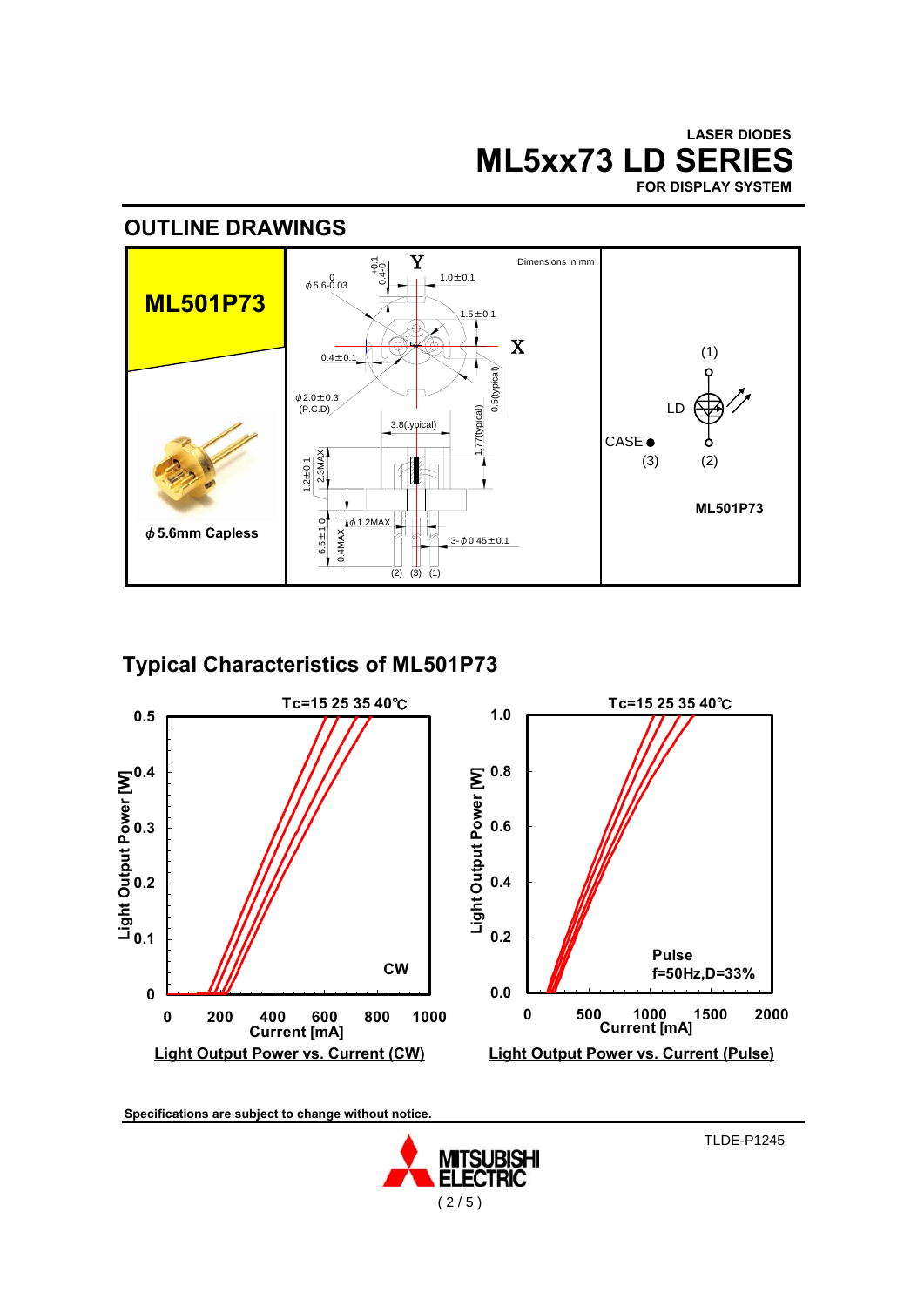

# **Typical Characteristics of ML501P73**



**Specifications are subject to change without notice.**



TLDE-P1245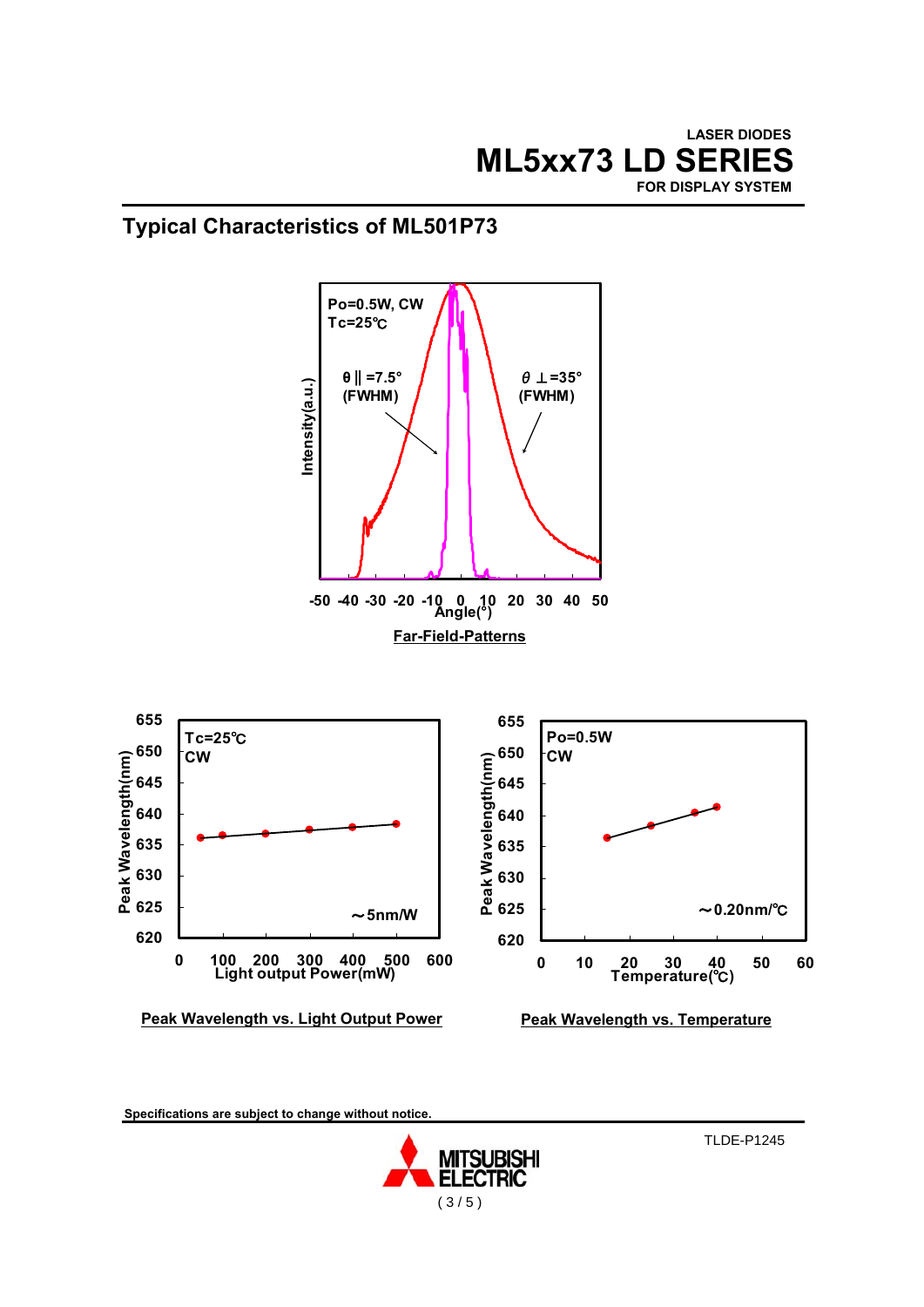# **ML5xx73 LD SERIES LASER DIODES**

**FOR DISPLAY SYSTEM**

## **Safety precaution for handling optical semiconductor devices**

#### **General:**

Although manufacturer is always striving to improve the reliability of its products, problems and errors may occur with semiconductor devices. Hence, it is necessary that user's own products are designed with full regard to safety by incorporating redundancy, fire prevention, and error prevention, so any problems or errors with semiconductor device do not cause accidents, which might result in injury, death, fire, or environmental hazard. The following requirements must be strictly observed.

#### **Warning!**

#### **1. Safety standard of laser devices**

Please follow closely to international standard (e.g. IEC 60825-1) or standard of each country (ex. JIS C 6802 in Japan).

#### **2. Laser characteristics and its danger**

When laser device is operated at over-driven condition, low temperature, pulsing mode, and so on, it could emit higher optical power than absolute maximum rating, and peak optical power might increase in conjunction with relaxation oscillation. Laser device could lase at different wavelength with different case temperature, or different output power. Laser devices are deviated on threshold current, operating current, operating voltage, slope efficiency, peak wavelength, beam divergence, and so on. Not only light output power, but also polarization or far field patterns might change as operating time goes by. If customers need more information of laser device, please contact Mitsubishi Electric.

Laser light from each device might seriously injure human eyes and skin. Customer should design and manufacture carefully their application products based on not only laser light characteristics but also LD characteristics, in order to avoid human injury. Mitsubishi Electric is not responsible for any accidents that are caused by customer's products.

If customers plan to release medical or aesthetic products with laser device, they should obtain their government's laser safety authorization.

#### **3. Avoid laser light from entering human eyes**

In normal operation, semiconductor laser device emits laser light. Laser light entering eyes could cause extreme damage. Never look against laser beam direction, and never look directly through an optical system such as a lens. Use an ITV camera to observe laser light. Mitsubishi Electric recommends that customers should explicitly label their laser products with warning sign of eye injury.

#### **4. Handling of device**

Gallium arsenide (GaAs) is used in laser device. To avoid danger, strictly observe the following cautions:

Never place the device in human mouth. Never burn or break the device. Never use any type of chemical treatment to reduce it to gas or powder. When disposing device, always follow any applicable laws, as well as customer's internal waste treatment regulations.

#### **5. Disposal of device**

Laser device uses Gallium arsenide (GaAs). It should be disposed as a specially controlled industrial waste, and it should be separated from general industrial and household wastes, according to any "Law of Wastes and Cleaning".

#### **Caution!**

#### **1. High temperature**

During operation device may become hot, therefore do not directly touch it during operation. The device could remain hot even after power is turned off, so wait until it cools down prior to touching to avoid any burn. Never place any inflammable substance that may cause fire near the device.

**Specifications are subject to change without notice.**